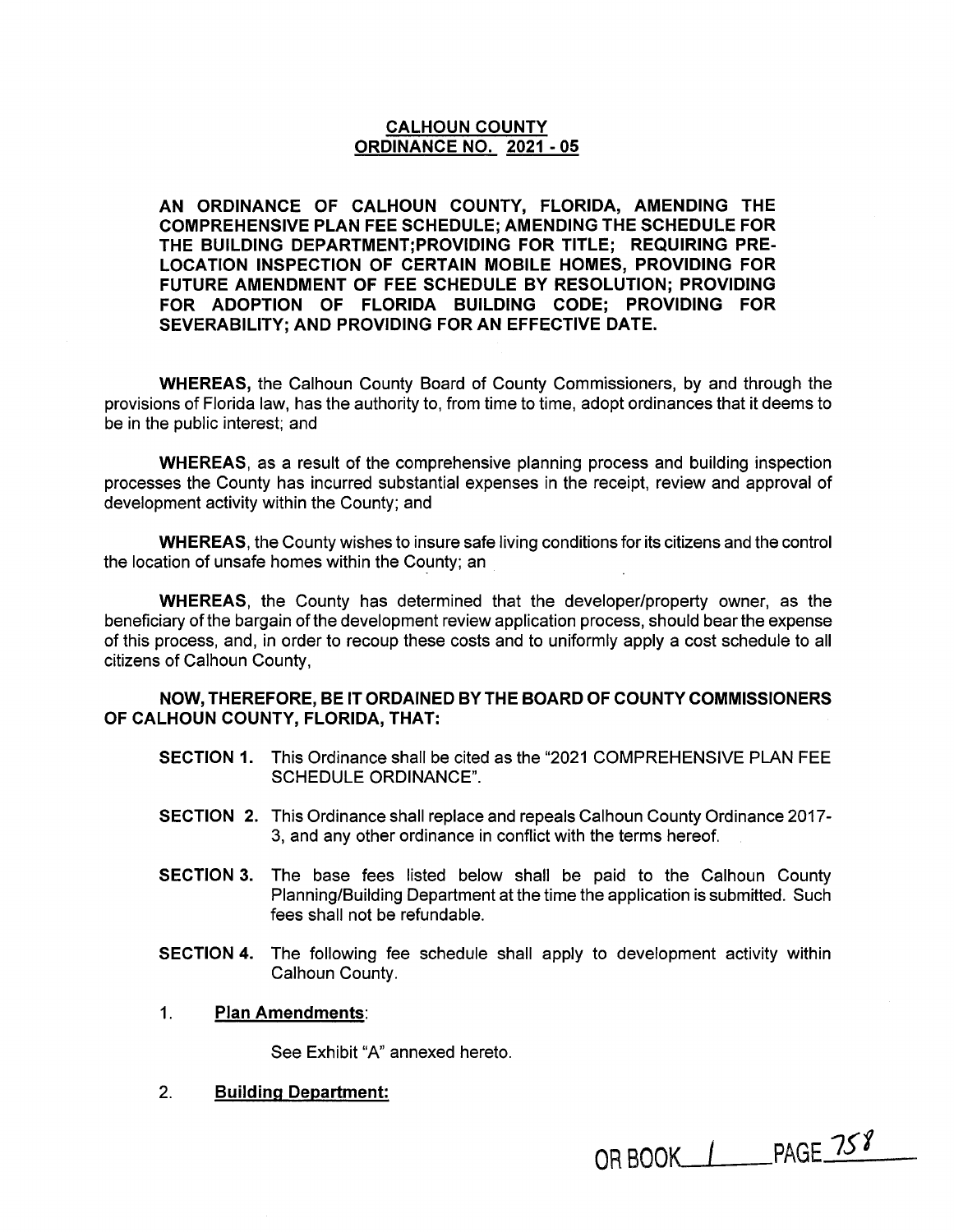See Exhibit "B" annexed hereto .

#### **SECTION 5. Inspection of certain mobile homes**

Any mobile which is ten years or older and is brought/moved into the County from an area outside of the unincorporated jurisdiction of Calhoun County shall require a pre-inspection by the County building inspection prior to its location on a parcel of property in the unincorporated areas of Calhoun County.

#### **SECTION 6. BUILDING CODE ADOPTION**

Calhoun County hereby adopts the 7th Edition (2020) update to the Florida Building Code as amended from time to time.

#### **SECTION 7. SEVERABILITY**

If any section, sentence, clause or phrase of this Ordinance is held to be invalid or unconstitutional by any court of competent jurisdiction, then said holding shall in no way effect the validity of the remaining portions of this Ordinance.

#### **SECTION 8. EFFECTIVE DATES**

This Ordinance shall take effect upon its passage by a majority vote of the Board of County Commissioners in and for Calhoun County, after due notice and publication, in the regular meeting on the **definit**<br>On the **definition on the definition on the definition**, 2021, and upon being filed with the Secretary of State.

ADOPTED THIS  $\lambda$  <sup><sup>2</sup> DAY OF <u>4-0</u> 2021, BY A VOTE OF <u>4-0</u> TO</sup>

BOARD OF COUNTY COMMISSIONERS CALHOUN COUNTY, FLORIDA

BY:

Catt Marien

ATTEST:

| Carla Hand, Clerk |  |  |
|-------------------|--|--|

(SEAL)



OR BOOK 1 PAGE 759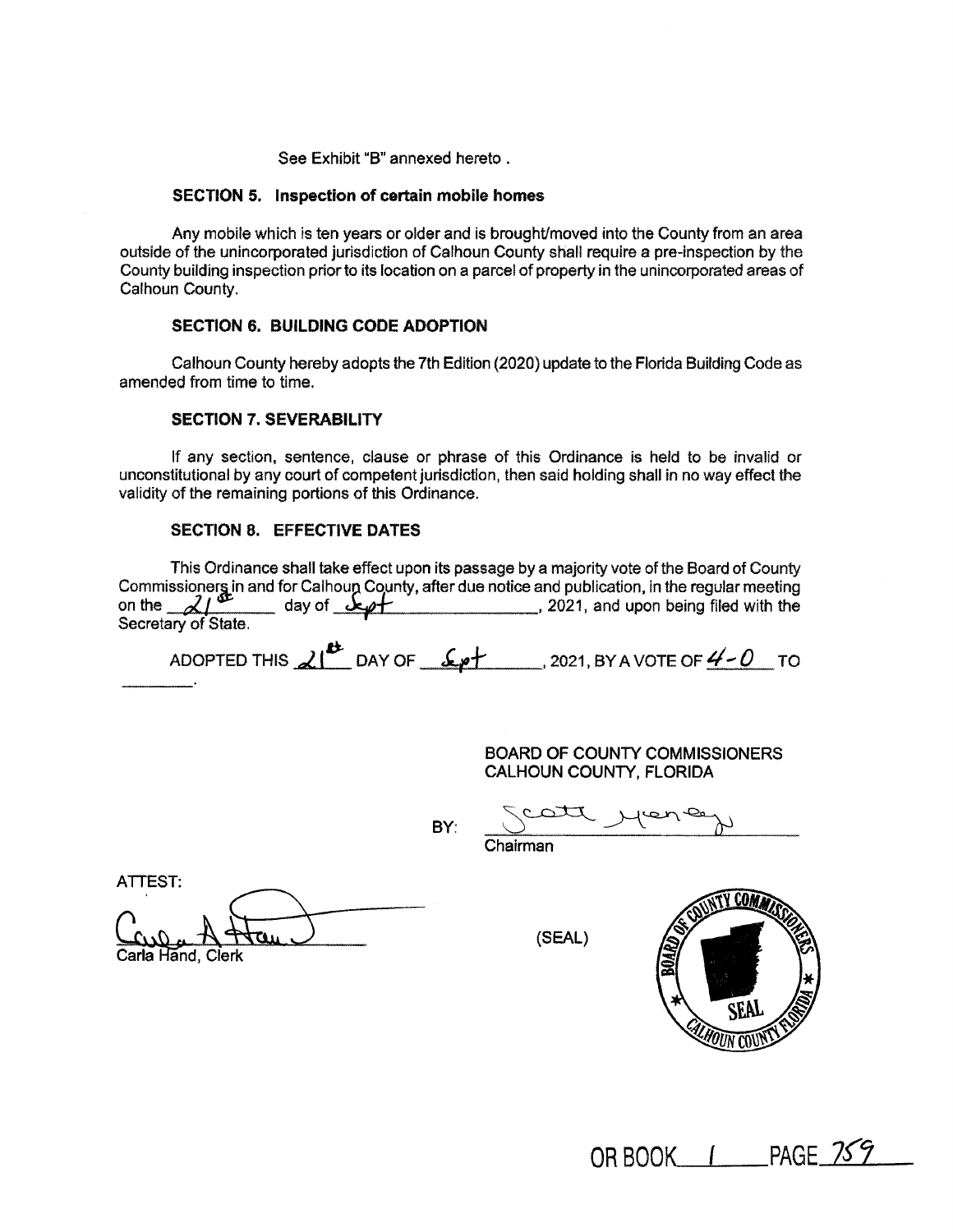## Calhoun County Land Use Amendment Fees Exhibit "A"

| Land use letter                        | \$125.00                                                                                                                                                                                                                                                                                                                                                                                                                                                                                                                                                                   |  |
|----------------------------------------|----------------------------------------------------------------------------------------------------------------------------------------------------------------------------------------------------------------------------------------------------------------------------------------------------------------------------------------------------------------------------------------------------------------------------------------------------------------------------------------------------------------------------------------------------------------------------|--|
| <b>Conditional use</b><br>permit       | The base fee shall be \$1,000.00 and shall cover the cost of<br>preparation and running of the appropriate advertisement and<br>certified mail receipts. In addition, there shall be an additional<br>fee of \$5.00 for each \$1,000.00 over \$50,000.00 based on the<br>valuation of the project. The County reserves the right to<br>charge additional fees if third party fees are incurred by the<br>county for technical assistance. For Mining/oil extraction<br>conditional use permits the base fee shall be \$5,000.00. The<br>fee shall be capped at \$10,000.00 |  |
| Small Scale (map<br>amendment)         | \$1,750.00 The base fee shall be \$1,750.00 and shall cover the<br>cost of preparation and running of the appropriate<br>advertisement and certified mail receipts. In addition, there<br>shall be an additional fee of \$5.00 for each \$1,000.00 over<br>\$50,000.00 based on the valuation of the project. The County<br>reserves the right to charge additional fees if third party fees<br>are incurred by the county for technical assistance. The fee shall<br>be capped at \$10,000.00                                                                             |  |
| Large Scale<br><b>Amendment</b>        | \$5000.00 for base fee which includes the cost of preparation of<br>the required advertising and paying for the advertisement. The<br>County reserves the right to charge additional fees if third party<br>fees are incurred by the county for technical assistance or the<br>proposal is rejected by the State Planning Agency.                                                                                                                                                                                                                                          |  |
| Plat Approval/Plat<br>abandonment      | \$2,000.00 for base fee which includes the cost of preparation of<br>the required advertising and paying for the advertisement. The<br>County reserves the right to charge additional fees if third party<br>fees are incurred by the county for technical assistance.                                                                                                                                                                                                                                                                                                     |  |
| <b>Exempt subdivision</b><br>fee:      | \$650                                                                                                                                                                                                                                                                                                                                                                                                                                                                                                                                                                      |  |
| <b>Large Scale</b><br><b>Amendment</b> | The base fee shall be \$5,000.00 and the County shall reserve<br>the right to charge additional fees for professional services, and<br>out of pocket expenses.                                                                                                                                                                                                                                                                                                                                                                                                             |  |
| <b>Major Development</b><br>review     | The base fee shall be \$1,000.00. In addition, there shall be an<br>additional fee of \$5.00 for each \$1,000.00 over \$350,000.00<br>based on the valuation of the project. The County reserves the<br>right to charge additional fees if third party fees are incurred by<br>the county for technical assistance. The fee shall be capped at<br>\$10,000.00                                                                                                                                                                                                              |  |

OR BOOK  $\sqrt{ }$  PAGE 760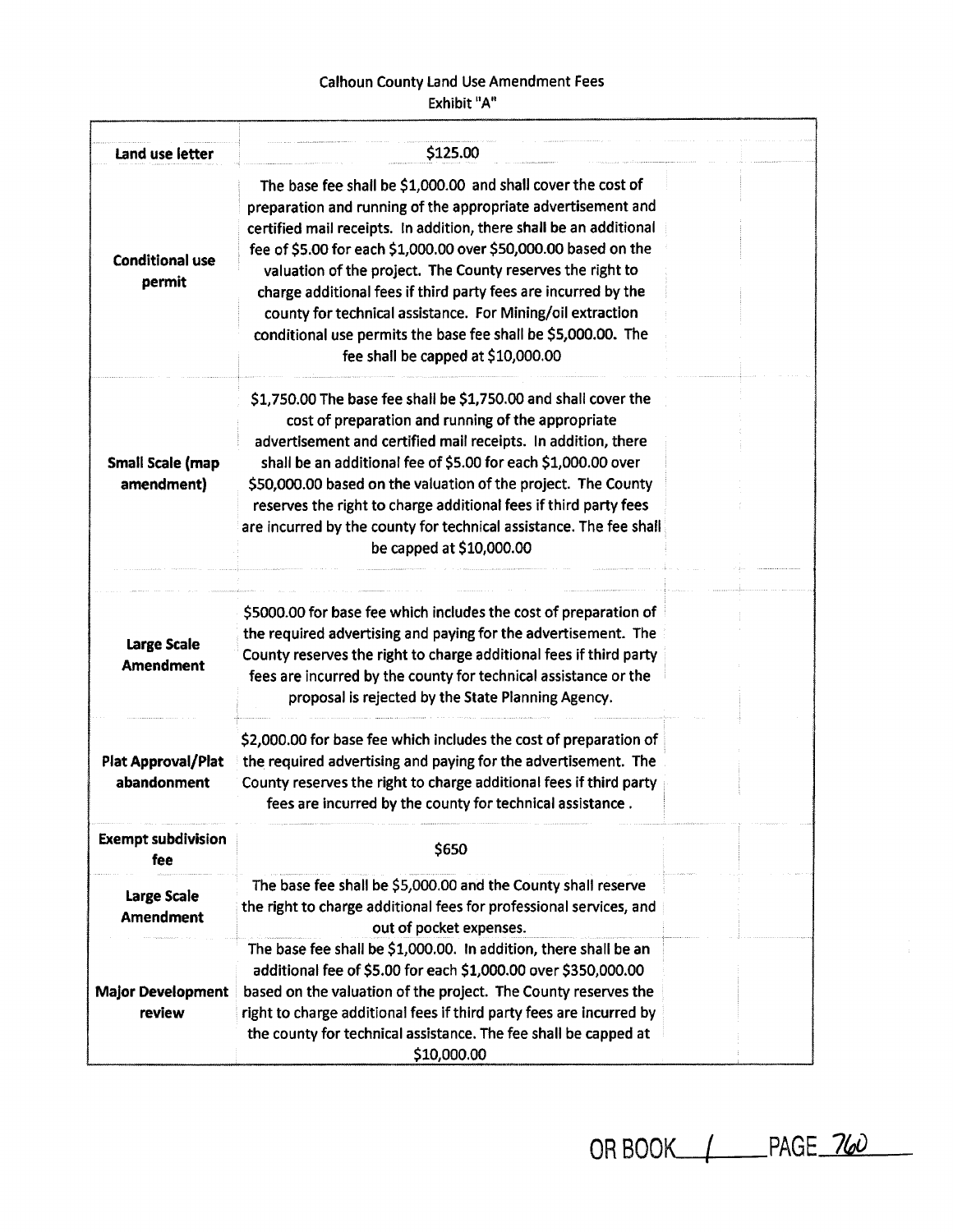## Calhoun County Land Use Amendment Fees Exhibit "A"

| <b>Road Abandonment</b>                                                          | \$500 for base fee which includes the cost of preparation of the<br>required advertising and paying for the advertisement. The<br>County reserves the right to charge additional fees if third party<br>fees are incurred by the county for technical assistance. |  |
|----------------------------------------------------------------------------------|-------------------------------------------------------------------------------------------------------------------------------------------------------------------------------------------------------------------------------------------------------------------|--|
| <b>Variance Request</b>                                                          | \$500 for base fee which includes the cost of preparation of the<br>required advertising and paying for the advertisement. The<br>County reserves the right to charge additional fees if third party<br>fees are incurred by the county for technical assistance. |  |
| <b>Temporary Power</b><br>Permit request for<br>non permanent<br>residential use | \$250 for six months/\$500 for 364 days.                                                                                                                                                                                                                          |  |
| <b>Temporary Power</b><br>Permit request for<br>non permanent use                | \$750 and applicant must execute non-residential use affidavit                                                                                                                                                                                                    |  |
| Power permit for<br><b>Agricultural use</b>                                      | \$0 and applicant must execute non-residential use affidavit                                                                                                                                                                                                      |  |

| OR BOOK_____ |  | PAGE 761 |  |
|--------------|--|----------|--|
|--------------|--|----------|--|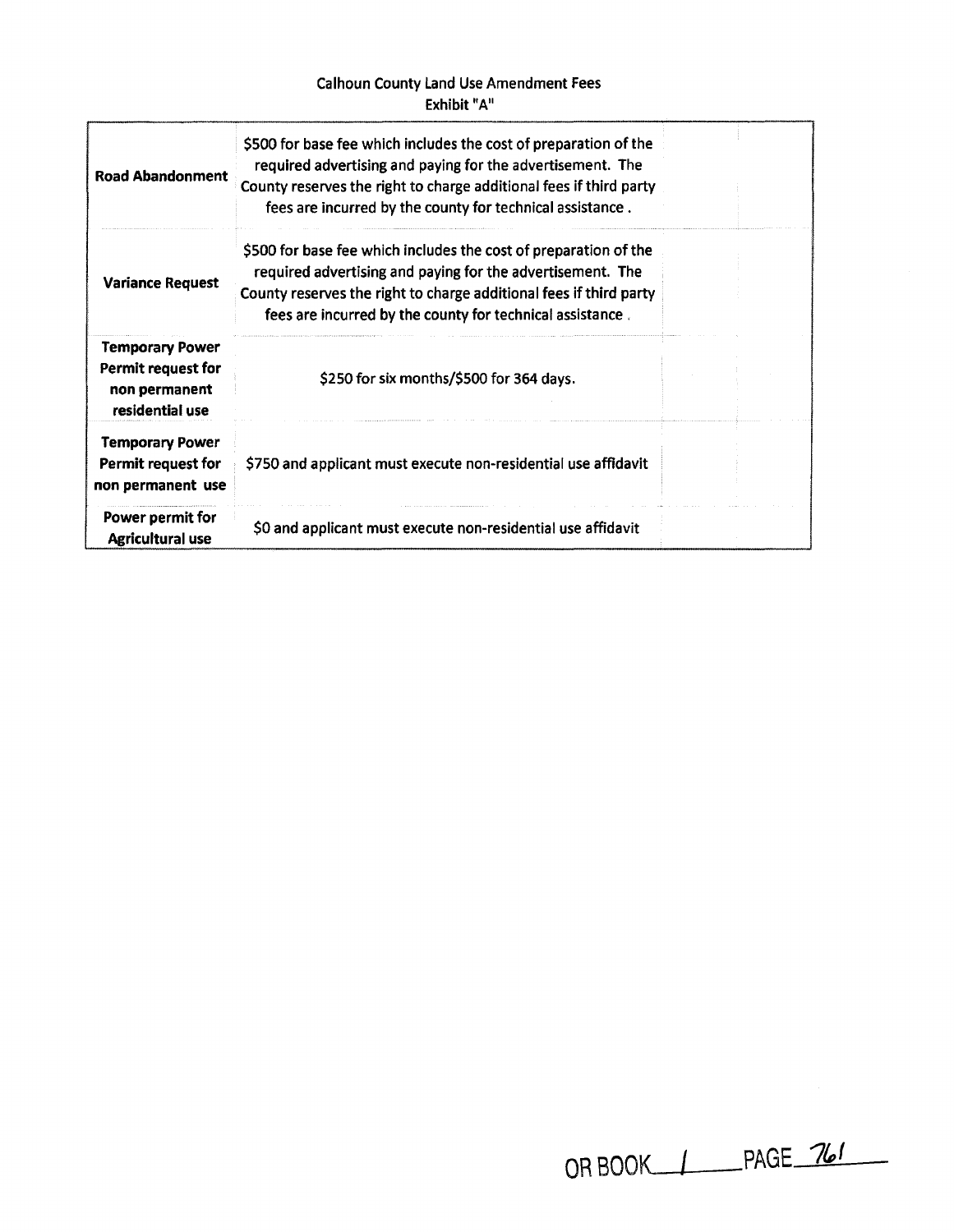# CALHOUN COUNTY FEE SCHEDULE EXHIBIT B

|                         | <b>Building Department fees</b> |  |  |  |  |  |
|-------------------------|---------------------------------|--|--|--|--|--|
|                         |                                 |  |  |  |  |  |
| Moving any structure    | \$200.00                        |  |  |  |  |  |
|                         | \$100                           |  |  |  |  |  |
|                         | <b>RESIDENTIAL</b>              |  |  |  |  |  |
| Demolition of any       | \$200                           |  |  |  |  |  |
| structure               | <b>COMMERCIAL</b>               |  |  |  |  |  |
| Single Wide Mobile      |                                 |  |  |  |  |  |
| Home                    | \$100.00                        |  |  |  |  |  |
| Double Wide Mobile      |                                 |  |  |  |  |  |
| Home                    | \$200.00                        |  |  |  |  |  |
| Triple Wide Mobile      |                                 |  |  |  |  |  |
| Home                    | \$300.00                        |  |  |  |  |  |
| <b>DOUBLE FEE FOR</b>   |                                 |  |  |  |  |  |
| <b>ANY MOBILE HOME</b>  |                                 |  |  |  |  |  |
| <b>SET WITHOUT</b>      |                                 |  |  |  |  |  |
| <b>PERMITS ISSUED</b>   |                                 |  |  |  |  |  |
|                         | \$100                           |  |  |  |  |  |
|                         | <b>RESIDENTIAL</b>              |  |  |  |  |  |
|                         | \$200                           |  |  |  |  |  |
| <b>Swimming Pool</b>    | <b>COMMERCIAL</b>               |  |  |  |  |  |
|                         | 1/2 OF THE                      |  |  |  |  |  |
| PLAN REVIEW FEE         | <b>PERMIT FEE</b>               |  |  |  |  |  |
|                         |                                 |  |  |  |  |  |
| <b>RESIDENTIAL FEES</b> |                                 |  |  |  |  |  |
|                         |                                 |  |  |  |  |  |
|                         | \$7.50 per                      |  |  |  |  |  |
|                         | \$1000.00 on the                |  |  |  |  |  |
| <b>VALUATION FEE.</b>   | first \$100,000 and             |  |  |  |  |  |
| <b>RESIDENTAL- In</b>   | \$3.00 for each                 |  |  |  |  |  |
| additional to base fee  | additional                      |  |  |  |  |  |
| for each one            | \$1,000.00 up to                |  |  |  |  |  |
| thousand dollars in     | \$501,000 and                   |  |  |  |  |  |
| valuation there shall   | from \$501,000.00               |  |  |  |  |  |
| be an additional fee    | and above \$2.50                |  |  |  |  |  |
| of                      | for each<br>additional          |  |  |  |  |  |
|                         |                                 |  |  |  |  |  |
|                         | \$1,000.00                      |  |  |  |  |  |
|                         |                                 |  |  |  |  |  |
| <b>TEMP POLE</b>        | \$50.00                         |  |  |  |  |  |
|                         |                                 |  |  |  |  |  |
| RV, MISC. & MOBILE      | \$75.00                         |  |  |  |  |  |
| HOME POLE               |                                 |  |  |  |  |  |

OR BOOK  $\perp$  PAGE 762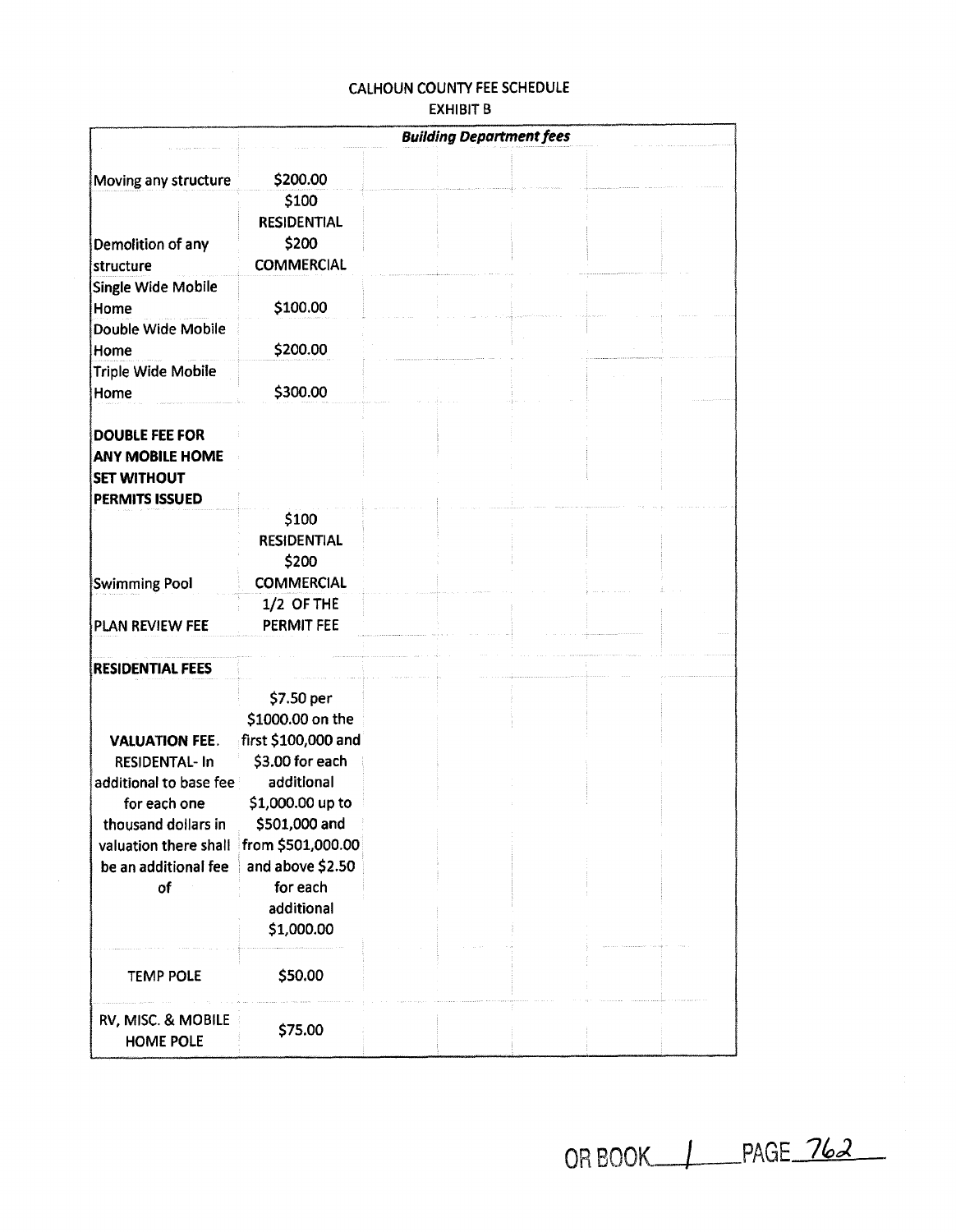# CALHOUN COUNTY FEE SCHEDULE EXHIBIT B

| <b>SERVICE REPAIR</b><br><b>SERVICE</b><br><b>CHANGE/UPGRADE</b> | \$75.00                         |  |  |  |
|------------------------------------------------------------------|---------------------------------|--|--|--|
| <b>ELECTRICAL BUILD</b><br>OUT                                   | $$75 = $10/$1000$               |  |  |  |
| <b>MECHANICAL</b>                                                | \$50 + \$10/TON                 |  |  |  |
| <b>GAS</b>                                                       | \$75.00                         |  |  |  |
| <b>PLUMBING</b>                                                  | \$50+\$5/FIXTURE<br>+ \$10 HWH  |  |  |  |
| <b>MECHANICAL</b>                                                | \$50 + \$10/TON                 |  |  |  |
|                                                                  | \$75 UP TO 15<br>SQUARES+       |  |  |  |
| <b>ROOFING</b>                                                   | \$1.50/SQUARE<br><b>OVER 15</b> |  |  |  |
|                                                                  |                                 |  |  |  |
| <b>COMMERCIAL FEES</b>                                           |                                 |  |  |  |
| <b>COMMERCIAL BASE</b><br><b>FEE</b>                             | \$150.00                        |  |  |  |
| <b>VALUATION FEE.</b>                                            |                                 |  |  |  |
| <b>COMMERCIAL-In</b>                                             | \$7.50/\$1000 UP                |  |  |  |
| additional to base fee                                           | TO \$100,000+                   |  |  |  |
| for each one                                                     | \$3.00/\$1000                   |  |  |  |
| thousand dollars in                                              | OVER \$100,001 +                |  |  |  |
| valuation there shall                                            | \$.25/SQUARE                    |  |  |  |
| be an additional fee<br>of                                       | <b>FOOT</b>                     |  |  |  |
|                                                                  | TEMP POLE \$50                  |  |  |  |
|                                                                  | <b>BUILD OUT \$150</b>          |  |  |  |
|                                                                  | $+$ \$1.50/\$1000               |  |  |  |
| <b>ELECTRICAL</b>                                                | <b>SERVICE</b>                  |  |  |  |
|                                                                  | REPAIR/CHANGE/                  |  |  |  |
|                                                                  | UPGRADE \$100                   |  |  |  |
| GAS                                                              | \$75.00                         |  |  |  |
|                                                                  | $$75+$                          |  |  |  |
| <b>PLUMBING</b>                                                  | \$1.50/\$1000                   |  |  |  |
| <b>MECHANICAL</b>                                                | \$75+\$2.50/TON                 |  |  |  |
|                                                                  | \$75 + \$1/SQUARE               |  |  |  |
|                                                                  | <b>UP TO 75</b>                 |  |  |  |
|                                                                  | SQUARES +                       |  |  |  |
| <b>ROOFING</b>                                                   | \$.50/SQUARE                    |  |  |  |
|                                                                  | OVER <sub>75</sub>              |  |  |  |
|                                                                  | <b>SQUARES</b>                  |  |  |  |
|                                                                  |                                 |  |  |  |

OR BOOK | PAGE 763